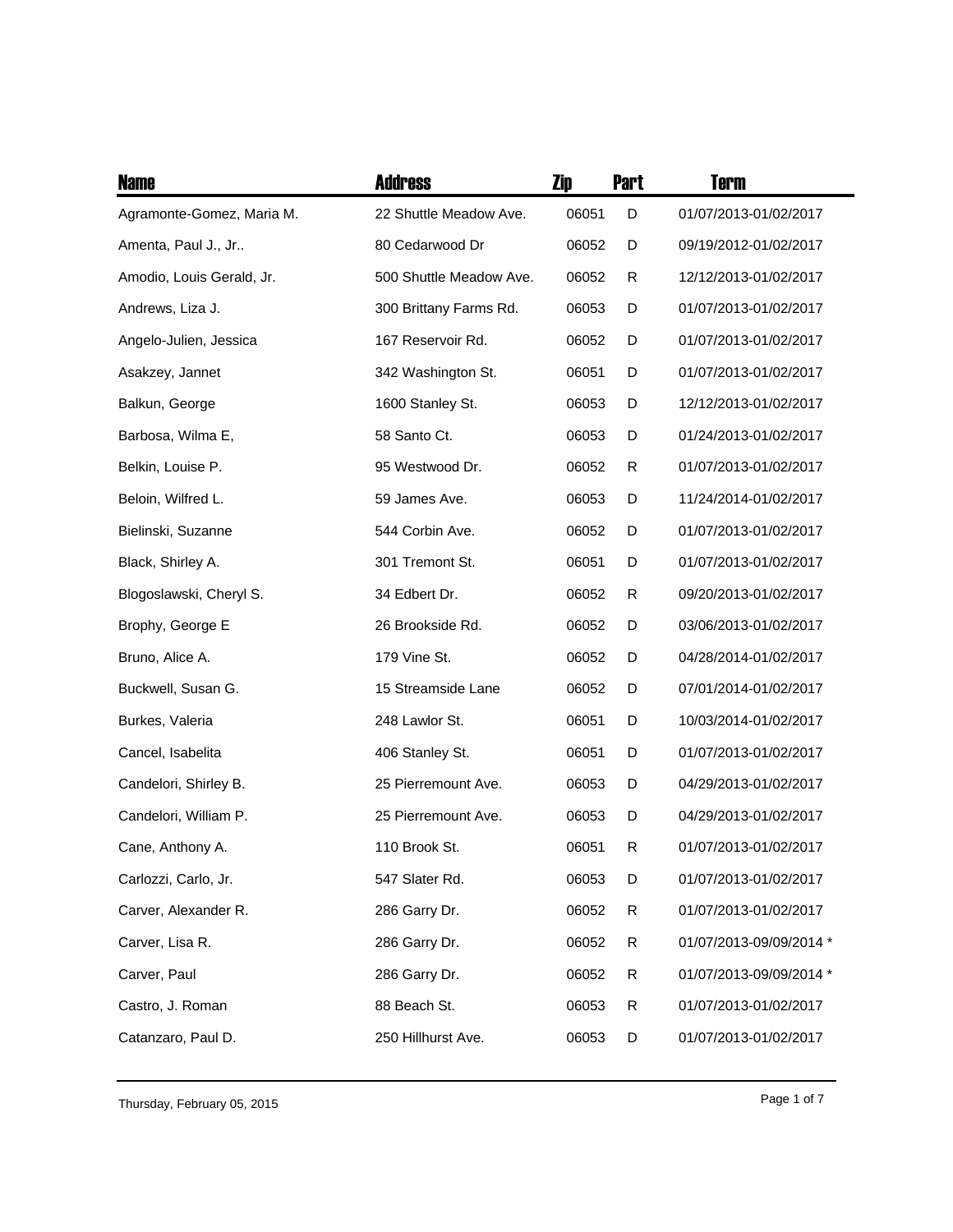| <b>Name</b>                 | <b>Address</b>         | Zip   | <b>Part</b> | <b>Term</b>           |
|-----------------------------|------------------------|-------|-------------|-----------------------|
| Clark, Chester A., Jr.      | 271 Garry Dr.          | 06052 | R           | 01/07/2013-01/02/2017 |
| Clinch, Robert D.           | 272 Stanley St.        | 06051 | D           | 01/07/2013-01/02/2017 |
| Colon, Luz                  | 433 Stanley St.        | 06051 | D           | 01/07/2013-01/02/2017 |
| Cooper, Kelt L.             | 316 Barbour Rd.        | 06053 | D           | 04/30/2013-01/02/2017 |
| Cruickshank, David A.       | 321 Roxbury Rd.        | 06053 | D           | 01/07/2013-01/02/2017 |
| Cruz, Evelyn S.             | 74 Black Rock Ave.     | 06052 | D           | 03/04/2013-01/02/2017 |
| Cuin, Francisco O.          | 139 Monroe St.         | 06052 | D           | 01/24/2013-01/02/2017 |
| D'Alfonso, Angelo           | 16 Jones Drive         | 06053 | D           | 08/20/2013-01/02/2017 |
| Danielewicz, Thomas         | 41 Ridgewood Rd.       | 06053 | D           | 10/28/2014-01/02/2017 |
| Davis, Daniel Aaron         | 59 Kim Dr.             | 06053 | R           | 12/07/2013-01/02/2017 |
| Davis, Jody M.              | 359 Steele St.         | 06052 | R           | 01/21/2014-01/02/2017 |
| Davis, Ronald P.            | 280 Brittany Farms Rd. | 06053 | D           | 03/05/2013-01/02/2017 |
| DeGrandis, Barbara          | 292 Monroe St.         | 06052 | D           | 01/07/2013-01/02/2017 |
| DeNigris, Nicholas E.       | 159 Kenwood Dr.        | 06052 | D           | 01/07/2013-01/02/2017 |
| Denuzze, Peter J.           | 56 Westwood Dr.        | 06052 | D           | 01/07/2013-01/02/2017 |
| Domejczyk, Diane            | 137 Kelsey St.         | 06051 | R           | 12/06/2013-01/02/2017 |
| Doran Aiudi, Melissa M.     | 59 Mason Dr.           | 06052 | R           | 01/07/2013-01/02/2017 |
| Dorfman, Kim R. Bazer       | 65 Highland Terrace    | 06053 | D           | 01/07/2013-01/02/2017 |
| Dorsey, Justin R.           | 370 Wooster St.        | 06052 | R           | 12/04/2013-01/02/2017 |
| Dzwonkowski, Edward J.      | 114 Hillcrest Ave.     | 06053 | D           | 01/07/2013-01/02/2017 |
| Edwards, Janice C.          | 178 Bingham St.        | 06051 | D           | 01/07/2013-01/02/2017 |
| Faienza-Hodkevics, Cindy M. | 245 Steele St.         | 06052 | R           | 01/07/2013-01/02/2017 |
| Felth, David E.             | 68 Shuttle Meadow Ave. | 06051 | D           | 09/17/2013-01/02/2017 |
| Fortin, Mark J.             | 78 Linden St.          | 06051 | R           | 01/07/2013-01/02/2017 |
| Gadomski, Richard H.        | 121 Dwight Street      | 06051 | R           | 01/07/2013-01/02/2017 |
| Garcia, Zulma M.            | 395 Brittany Farms Rd. | 06053 | D           | 03/01/2013-01/02/2017 |
| Geragosian, Audrey Honig    | 39 Pendleton Rd.       | 06053 | D           | 01/07/2013-01/02/2017 |
| Gerratana, Theresa B.       | 674 Lincoln St.        | 06052 | D           | 01/07/2013-01/02/2017 |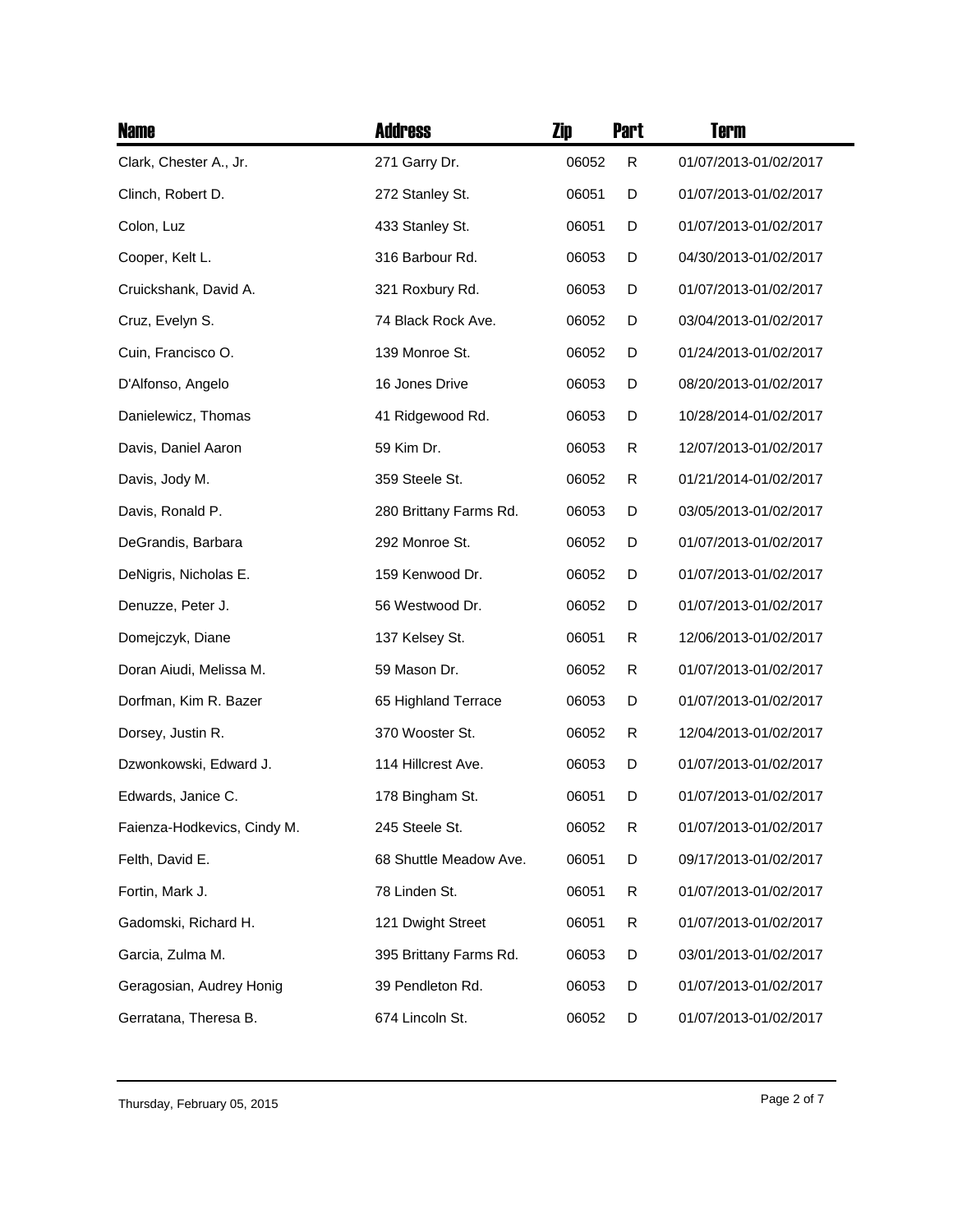| <b>Name</b>                   | <b>Address</b>         | Zip   | <b>Part</b> | Term                  |
|-------------------------------|------------------------|-------|-------------|-----------------------|
| Goracy, Irene                 | 171 Booth St.          | 06053 | D           | 01/07/2013-01/02/2017 |
| Gorczyca, Eileen              | 584 Black Rock Ave.    | 06052 | R           | 02/13/2013-01/02/2017 |
| Gostin, Peter J.              | 40 Sandy Brook Dr.     | 06053 | R           | 01/07/2013-01/02/2017 |
| Gumbs, Jeffrey A.             | 300 Main St. Unit 509  | 06051 | R           | 09/13/2013-01/02/2017 |
| Halla-Mattingly, Elizabeth M. | 271 Commonwealth Ave.  | 06053 | U           | 09/24/2014-01/02/2017 |
| Hardy, E. Jonathan            | 128 Fulton St.         | 06051 | R           | 01/07/2013-01/02/2017 |
| Harris, Ellwood Joseph        | 163 Oak St.            | 06051 | U           | 09/25/2014-01/02/2017 |
| Hermanowski, Lawrence J.      | 19 Seneca St.          | 06053 | D           | 04/05/2013-01/02/2017 |
| Hudyma, Evelyn F.             | 174 Market St.         | 06051 | D           | 09/17/2013-01/02/2017 |
| Humphrey, Brenda S.           | 263 Rocky Hill Ave.    | 06051 | D           | 01/07/2013-01/02/2017 |
| lerardi, Deidra M.            | 130 Hazelmere Rd.      | 06053 | D           | 01/07/2013-01/02/2017 |
| Irene, Rosa M.                | 691 Osgood Ave.        | 06053 | D           | 11/25/2014-01/02/2017 |
| Jiantonio, Olga M.            | 44 Eddy Glover Blvd.   | 06053 | D           | 03/01/2013-01/02/2017 |
| Johnson, Jacqueline           | 126 Winthrop St.       | 06052 | D           | 01/07/2013-01/02/2017 |
| Judd, Richard L.              | 119 Ten Acre Rd.       | 06052 | R           | 01/07/2013-01/02/2017 |
| Khachoyan, Peruse E,          | 950 Farmington Ave.    | 06053 | D           | 01/07/2013-01/02/2017 |
| Klotz, Rosemary               | 95 Harrison Street     | 06052 | D           | 01/07/2013-01/02/2017 |
| Krajewski, Barbara D.         | 249 Wasington St.      | 06051 | R           | 01/07/2013-01/02/2017 |
| Kusek, William E.             | 240 Linwood St.        | 06052 | TC          | 01/07/2013-01/02/2017 |
| Kusiak, Robert D.             | 131 Torkum Dr.         | 06053 | R           | 12/04/2013-01/02/2017 |
| Leal, Luisa                   | 196 Winthrop St.       | 06052 | D           | 04/02/2013-01/02/2017 |
| Lebel, Raymond R.             | 50 Bassett St.         | 06051 | D           | 01/07/2013-01/02/2017 |
| Lee, Brian T.                 | 248 Linwood St.        | 06052 | R           | 03/13/2013-01/02/2017 |
| Lopes, Richard P.             | 208 South Mountain Dr. | 06052 | D           | 01/07/2013-01/02/2017 |
| Luchansky, Barbara P.         | 56 Colt St.            | 06052 | R           | 11/14/2014-01/02/2017 |
| Luciano, Bianca A.            | 151 Streamside Lane    | 06052 | D           | 11/25/2014-01/02/2017 |
| Lugli, Gerald Q.              | 390 McClintock St.     | 06053 | D           | 01/07/2013-01/02/2017 |
| Magnuszewski, Eva C.          | 95 Governor St.        | 06053 | D           | 01/07/2013-01/02/2017 |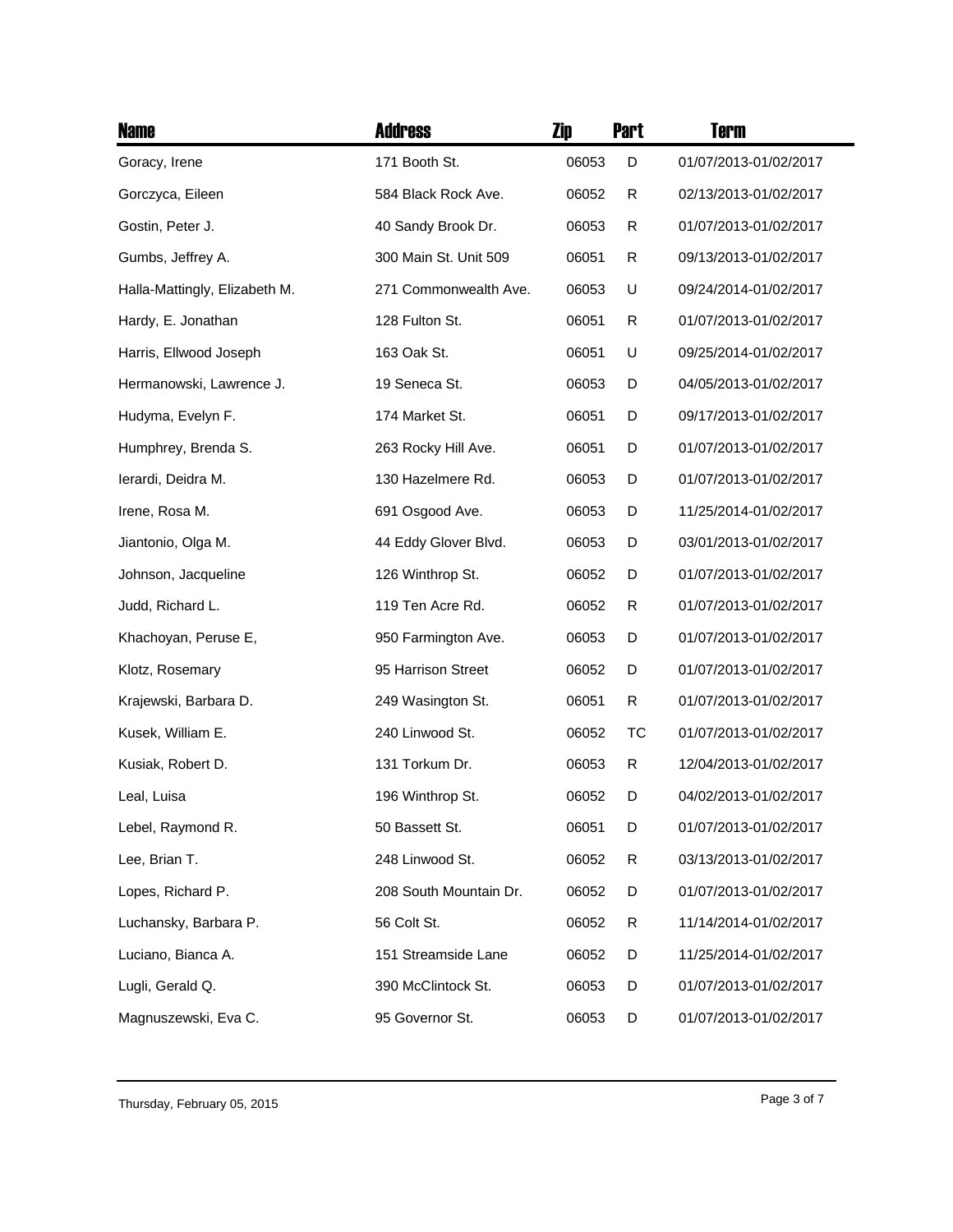| <b>Name</b>              | <b>Address</b>      | Zip   | <b>Part</b> | Term                  |
|--------------------------|---------------------|-------|-------------|-----------------------|
| Malinowski, Donald S.    | 69 Biruta St.       | 06053 | D           | 12/06/2013-01/02/2017 |
| Malinowski, Kenneth A.   | 1928 Stanley St.    | 06053 | U           | 02/14/2013-01/02/2017 |
| Malinowski, Margaret     | 42 Park Place       | 06052 | R           | 09/17/2013-01/02/2017 |
| Malinowski, Mattew D.    | 69 Biruta St.       | 06053 | D           | 12/06/2013-01/02/2017 |
| Martinez, Enid           | 367 LaSalle St.     | 06051 | D           | 01/22/2013-01/02/2017 |
| Mathena, Hunter R.       | 46 Roxbury Rd.      | 06053 | D           | 01/07/2013-01/02/2017 |
| Matthews, Jessy Rf       | 375 South Main St.  | 06051 | D           | 01/22/2013-01/02/2017 |
| McDonald, Casimir G.     | 150 Roxbury Road    | 06053 | D           | 03/18/2014-01/02/2017 |
| McGuire, Nicole          | 17 Woodbine St.     | 06052 | D           | 01/07/2013-01/02/2017 |
| McNamara, John H.        | 56 Brighton St.     | 06053 | D           | 01/07/2013-01/02/2017 |
| McNamara, William J.     | 12 Bunker Hill Rd.  | 06053 | D           | 01/07/2013-01/02/2017 |
| Melecsinsky, John B.     | 133 McClintock St.  | 06053 | D           | 01/07/2013-01/02/2017 |
| Mulrooney, James P.      | 29 Highland Terrace | 06053 | D           | 03/17/2014-01/02/2017 |
| Navedo, Gladys           | 289 Maple St.       | 06051 | D           | 01/07/2013-01/02/2017 |
| Nunez, Jose A.           | 19 Kulper Rd.       | 06051 | D           | 08/20/2013-01/02/2017 |
| O'Brien, Mary M.         | 1894 Stanley St.    | 06053 | D           | 03/06/2013-01/02/2017 |
| Olandt, Carl R.          | 46 Blake Rd.        | 06053 | R           | 01/07/2013-01/02/2017 |
| Olandt, Kathy W.         | 46 Blake Rd.        | 06053 | R           | 01/07/2013-01/02/2017 |
| Orriola, Antonio L.      | 34 Richard St.      | 06053 | U           | 12/05/2013-01/02/2017 |
| Oshana, Peter A.         | 17 Fairview St.     | 06051 | D           | 03/04/2013-01/02/2017 |
| Owczarczyk, Paul         | 52 Hayes St. A2     | 06053 | R           | 09/18/2013-01/02/2017 |
| Pabon, Wilfredo          | 205 Birthwood Dr.   | 06052 | R           | 01/07/2013-01/02/2017 |
| Paris, Pearl Y.          | 192 Kensington Ave. | 06051 | D           | 01/21/2014-01/02/2017 |
| Parisi, Todd F.          | 68 Belmont St.      | 06053 | D           | 01/23/2013-01/02/2017 |
| Passerella, Mary Dawn R. | 46 Blake Rd.        | 06053 | R           | 01/07/2013-01/02/2017 |
| Patterson, Norma D.      | 149 Virginia Ave.   | 06052 | D           | 01/07/2013-01/02/2017 |
| Pawlak, Helena T.        | 149 Vine St.        | 06051 | D           | 01/29/2015-01/02/2017 |
| Pawlak, Lucian F.        | 149 Vine St.        | 06052 | D           | 01/07/2013-01/02/2017 |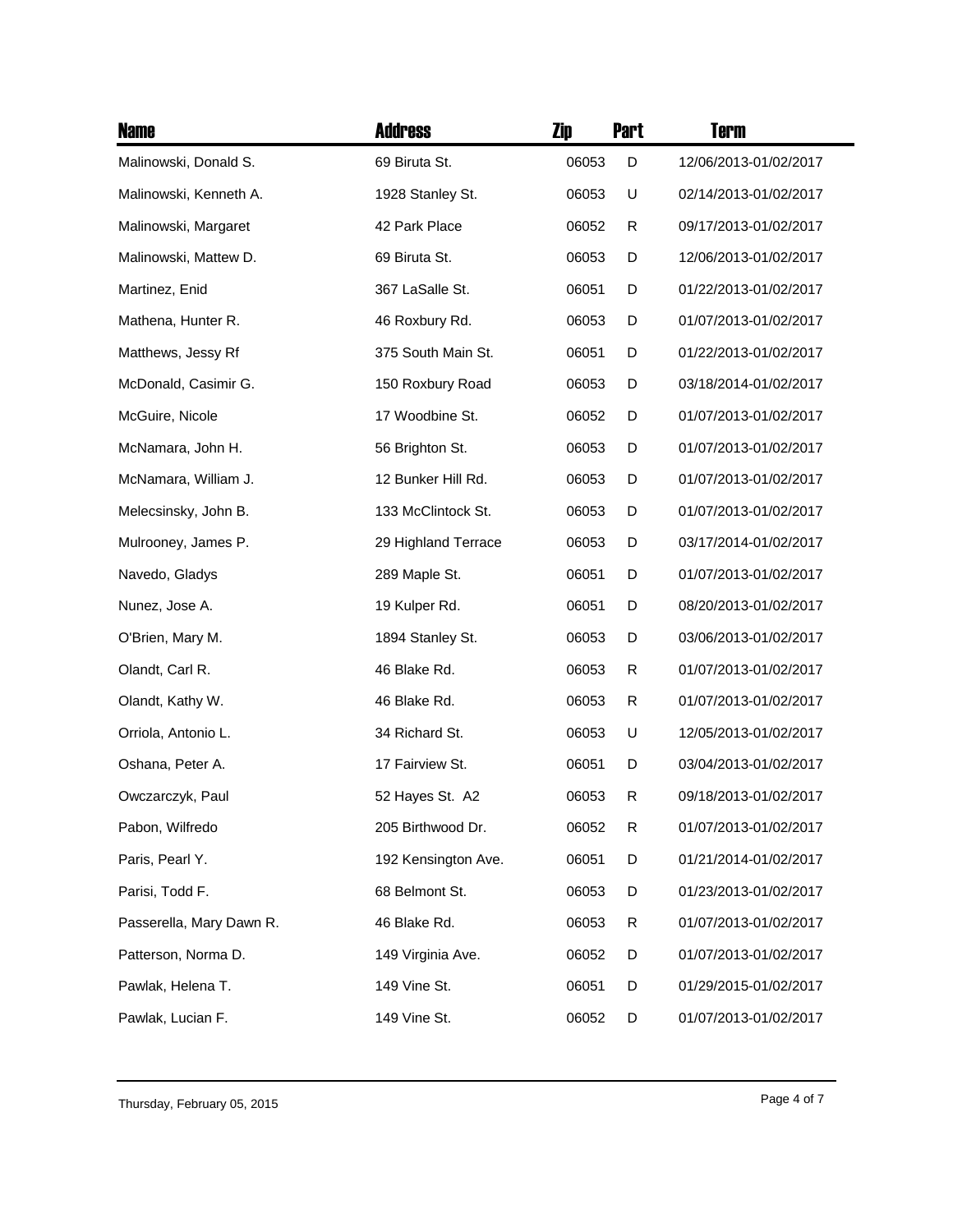| <b>Name</b>                | <b>Address</b>         | Zip   | <b>Part</b> | <b>Term</b>           |
|----------------------------|------------------------|-------|-------------|-----------------------|
| Pawlak, Lucian J.          | 149 Vine St.           | 06052 | D           | 01/07/2013-01/02/2017 |
| Pawlak, Sarah V.           | 186 Roslyn Dr.         | 06052 | D           | 01/07/2013-01/02/2017 |
| Perry, Arthur L.           | 40 Cambridge St.       | 06051 | D           | 01/07/2013-01/02/2017 |
| Person, Dennis             | 192 Allen St.          | 06053 | R           | 11/05/2014-01/02/2017 |
| Perugini, Jonathan Michael | 198 Brittany Farms Rd. | 06053 | D           | 11/26/2014-01/02/2017 |
| Pierce, Emma W.            | 534 Church St.         | 06051 | D           | 01/07/2013-01/02/2017 |
| Platosz, Adam              | 37 Olive St.           | 06051 | D           | 01/07/2013-01/02/2017 |
| Platosz, Mike              | 37 Olive St.           | 06051 | D           | 01/24/2013-01/02/2017 |
| Pleines, Robert B.         | 2162 Stanley St.       | 06053 | D           | 01/07/2013-01/02/2017 |
| Puchala, M. Robin          | 50 Market St.          | 06051 | D           | 08/20/2013-01/02/2017 |
| Puskarz, Anthony R., Jr.   | 11 Chamberlain St.     | 06052 | R           | 09/20/2013-01/02/2017 |
| Quinones, Maria            | 62 Malikowski Circle   | 06053 | D           | 03/14/2014-01/02/2017 |
| Radzewicz, Wanda F.        | 25 Cranston Terrace    | 06053 | R           | 01/07/2013-01/02/2017 |
| Roberts, Kelley P.         | 178 Allen St.          | 06053 | R           | 09/24/2014-01/02/2017 |
| Robinson, Gary J.          | 503 Burritt St.        | 06053 | R           | 01/07/2013-01/02/2017 |
| Robledo, Edgar             | 30 Acorn St.           | 06051 | D           | 01/07/2013-01/02/2017 |
| Robledo, Ruth              | 30 Acorn St.           | 06051 | D           | 01/07/2013-01/02/2017 |
| Rodriguez, Carmelo, Jr.    | 1254 Slater Rd.        | 06053 | R           | 01/07/2013-01/02/2017 |
| Rodriguez, Luz E.          | 44 Jefferson St.       | 06051 | D           | 01/07/2013-01/02/2017 |
| Rodriguez, Nancy           | 1254 Slater Rd.        | 06053 | R           | 01/07/2013-01/02/2017 |
| Rodrique-Baretta, Sharon   | 50 Mill St.            | 06051 | D           | 01/22/2013-01/02/2017 |
| Roman, Tammie M.           | 45 Putnam St.          | 06051 | D           | 07/29/2014-01/02/2017 |
| Salerno, Daniel M.         | 80 Jones Dr.           | 06053 | D           | 01/07/2013-01/02/2017 |
| Salvetti, John D, Jr.      | 502 McClintock St.     | 06053 | D           | 03/01/2013-01/02/2017 |
| Sanchez, Emmanuel R.       | 267 Washington St.     | 06051 | D           | 01/07/2013-01/02/2017 |
| Sanchez, Robert C.         | 269 Washington St.     | 06051 | D           | 01/07/2013-01/02/2017 |
| Sanders, James E., Jr.     | 172 Kensington Ave.    | 06051 | R           | 01/07/2013-01/02/2017 |
| Sanders, James E., Sr.     | 322 Glen St.           | 06051 | R           | 01/07/2013-01/02/2017 |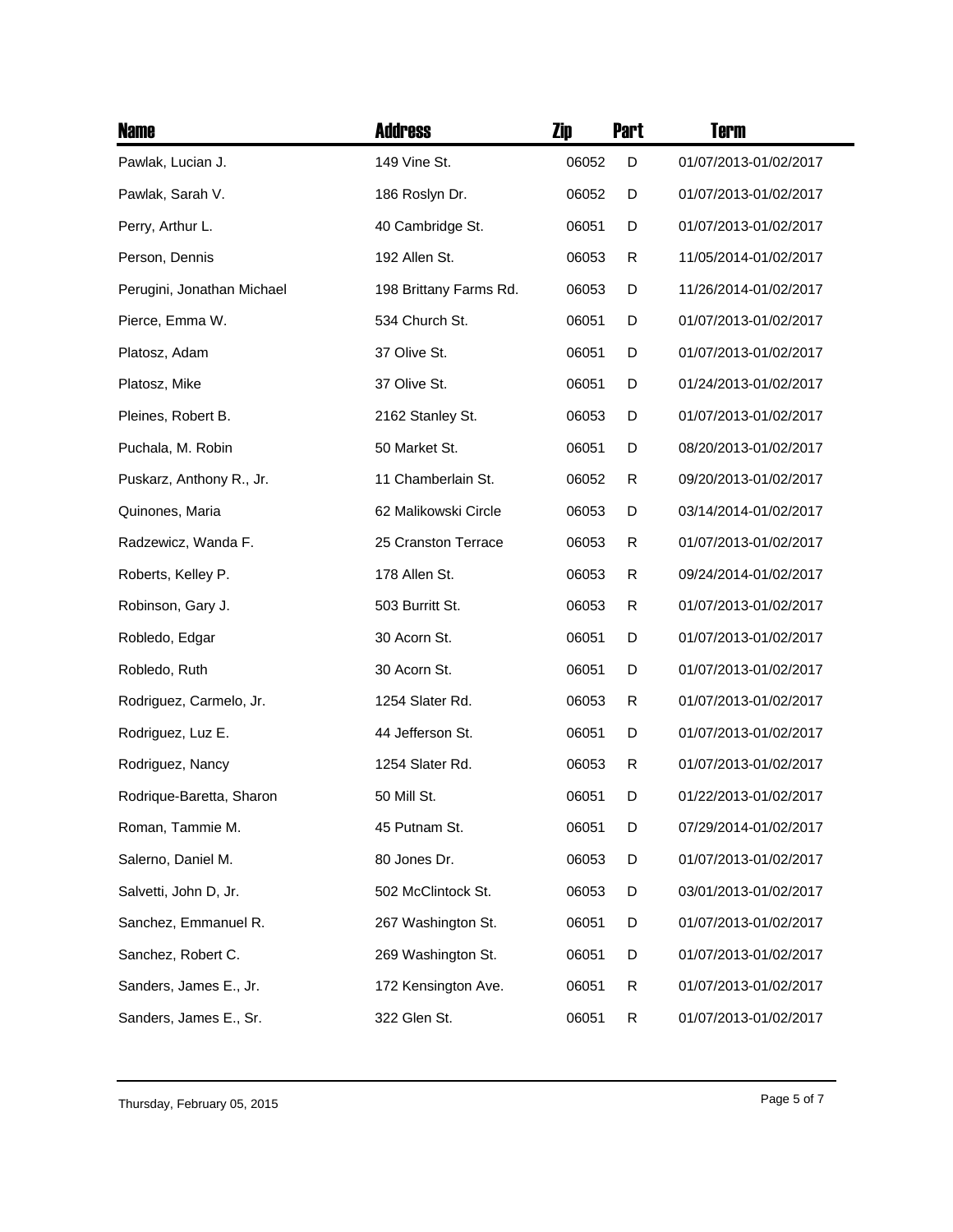| <b>Name</b>                 | <b>Address</b>          | Zip   | <b>Part</b> | <b>Term</b>           |
|-----------------------------|-------------------------|-------|-------------|-----------------------|
| Sanders, Mary Lou S.        | 322 Glen St.            | 06051 | R           | 01/07/2013-01/02/2017 |
| Santiago, Francisco A., Sr. | 165 Elam St.            | 06053 | D           | 03/28/2014-01/02/2017 |
| Santiago, Lisa              | 893 Corbin Ave.         | 06052 | R           | 01/07/2013-01/02/2017 |
| Santos, Mario Victor        | 61 Brook St.            | 06052 | D           | 01/22/2013-01/02/2017 |
| Sapieha-Yanchak, Teresa     | 208 South Mountain Dr.  | 06052 | D           | 01/07/2013-01/02/2017 |
| Schwartz, Arnold P.         | 27 Kenwood Dr.          | 06052 | R           | 01/07/2013-01/02/2017 |
| Sgro, Carlos M.             | 136 Maple St.           | 06051 | R           | 01/07/2013-01/02/2017 |
| Sherwood, Phil              | 420 Commonwealth Ave.   | 06053 | D           | 01/07/2013-01/02/2017 |
| Shields, Thomas J.          | 147 Shuttle Meadow Ave. | 06052 | D           | 01/21/2014-01/02/2017 |
| Shilinga, Joe D.            | 20 William St.          | 06051 | R           | 01/07/2013-01/02/2017 |
| Smedley, Robert C.          | 37 Highland Terrace     | 06064 | U           | 12/04/2013-01/02/2017 |
| Smith, Franklin J.          | 40 Chestnut St.         | 06051 | D           | 01/07/2013-01/02/2017 |
| Spano, Nathalie B.          | 9 South Mountain Dr.    | 06052 | D           | 01/07/2013-01/02/2017 |
| Spano, Peter                | 9 South Mountain Dr.    | 06052 | D           | 01/07/2013-01/02/2017 |
| Staranchak, Mark E.         | 8 Fairlane Dr.          | 06053 | R           | 03/14/2014-01/02/2017 |
| Steele, Peter C.            | 170 Oakwood Dr.         | 06052 | R           | 09/12/2013-01/02/2017 |
| Steele, Sean F.             | 29 Dover Rd.            | 06052 | R           | 09/18/2013-01/02/2017 |
| Stepanczak, Irena           | 45 Atlantic St.         | 06053 | D           | 01/07/2013-01/02/2017 |
| Stewart, Erin E.            | 60 Wightman Rd.         | 06052 | R           | 01/07/2013-01/02/2017 |
| Stewart, Timothy T.         | 60 Wightman Rd.         | 06052 | R           | 01/07/2013-01/02/2017 |
| Surratt, Bessie B.          | 626 East Main St.       | 06051 | D           | 03/04/2013-01/02/2017 |
| Swan, Julie L.              | 78 Linden St.           | 06051 | R           | 01/07/2013-01/02/2017 |
| Taricani, Daniel J.         | 154 Lyons Street        | 06052 | U           | 09/11/2014-01/02/2017 |
| Torres, Isabel              | 104 Putnam St.          | 06051 | D           | 01/07/2013-01/02/2017 |
| Torres-Luciano, Eva         | 151 Streamside Lane     | 06052 | D           | 01/07/2013-01/02/2017 |
| Turnrose, Dorothy R.        | 801 Corbin Ave.         | 06052 | R           | 08/20/2013-01/02/2017 |
| Urso, Frances A.            | 62 Black Rock Ave.      | 06052 | R           | 01/07/2013-01/02/2017 |
| Valengavich, John P.        | 15 Parkmore St.         | 06051 | D           | 01/07/2013-01/02/2017 |